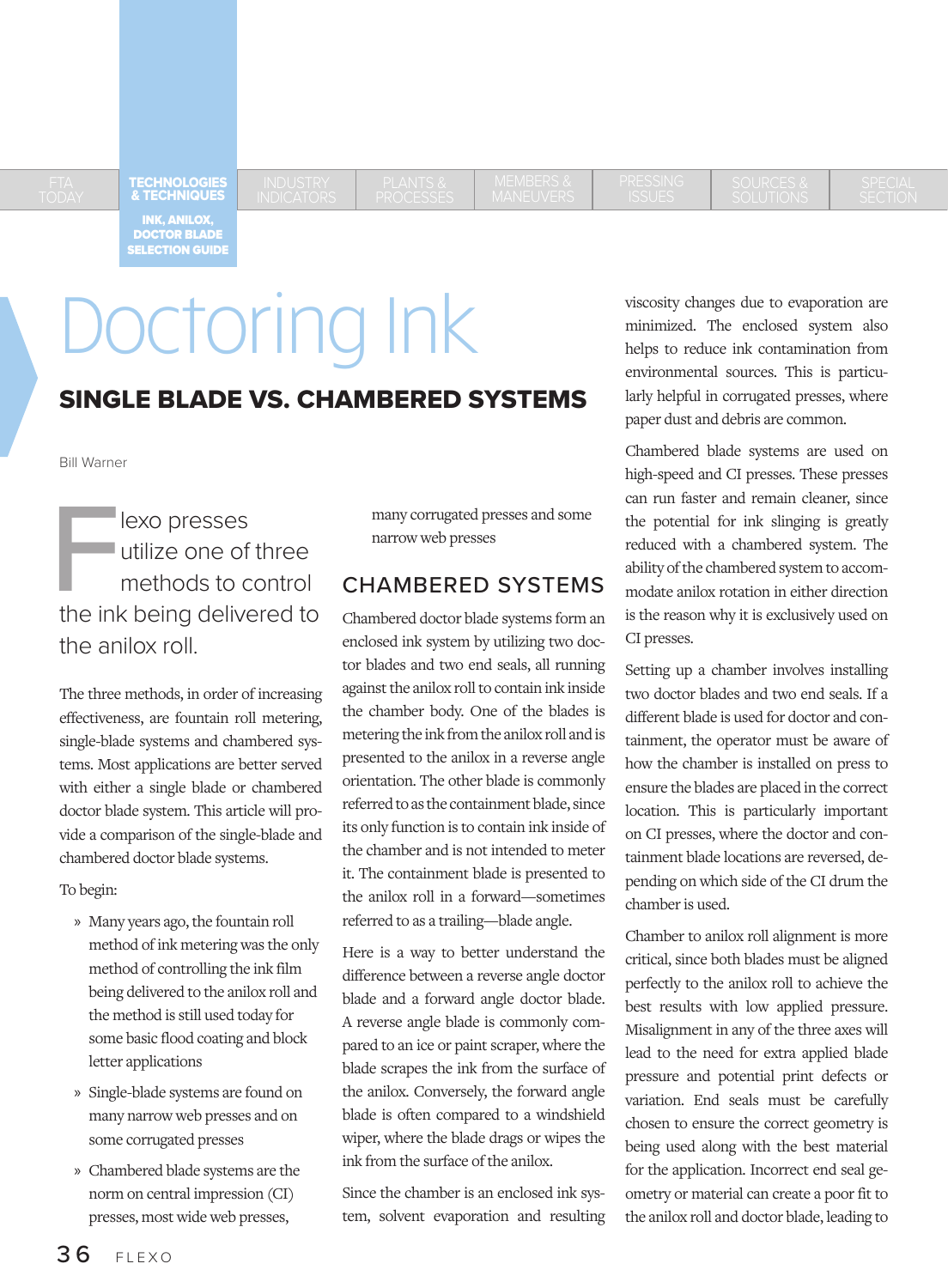#### **Forward and Reverse Angle Blades**

Forward or Trailing Angle





Flexo containment blades drag the ink off the anilox roll.

Flexo metering blades scrape the ink off the anilox roll.

*ALL IMAGES COURTESY OF ALLISON SYSTEMS CORP*

chamber leakage and, you guessed it, additional required applied pressure.

Given the number of components involved with a chambered system, operator training and attention to details are more critical for successful operation. Chambered blade systems are more costly to replace than single-blade options and the cost of consumables is higher, due to two blades being required per chamber and the addition of the end seals.

If the chamber is not set on the anilox roll correctly, it can result in incomplete metering. That will lead to ink film remaining on the surface of the anilox and variable ink delivery to the plate. In addition, any ink film remaining on the anilox surface will then potentially be "back doctored" off the anilox by the containment blade.

Back doctoring is easily identified by drips and stalactite-type formations below the chamber when the containment blade is on the bottom, or ink building up or flowing off the top blade when the containment blade is on the top.

## SINGLE BLADE

As previously mentioned, single-blade systems are found on many narrow web presses and some corrugated presses. The differences between a narrow web and corrugated press blade system are numerous, even though they are both single-blade systems.

Let's start by looking at a narrow web press system:

- » The narrow web single-blade system utilizes one doctor blade that is installed in a blade holder that presents the doctor blade to the anilox roll in a reverse angle orientation
- » It requires a pan under the anilox roll that is filled with enough volume of ink to wet the anilox roll and fill its cells while rotating
- » The doctor blade then removes the ink from the surface of the anilox and excess ink returns to the ink pan
- » Other than the doctor blade, blade holder and ink pan, there are no other components used in a single-blade system. Therefore, setup and maintenance of these systems are relatively simple

A single-blade system will provide precise ink metering, so that the anilox roll can deliver a predictable and repeatable quantity of ink to the plate and ultimately the substrate. The single-blade system is an open concept, requiring a volume of ink to remain in the ink pan throughout the pressrun. Ink can freefall back into the pan after being metered from the anilox roll.

Furthermore, the ink is constantly exposed to atmospheric conditions, which will lead to solvent evaporation and potential for viscosity and temperature change. At the end of the job, ink remaining in the pan can be reclaimed for later use, but significant quantities are generally lost during cleanup operations. Ink loss on narrow web presses is less significant than wide web presses, since much more is required to fill the pan on a wide web press. Higher press speeds will be prone to ink slinging with a single-blade system.

Corrugated press single-blade systems are generally like a chambered blade system in appearance with only one reverse angle doctor blade being used on the bottom of the system's body:

- » Instead of a pan being used to wet the anilox roll (as with narrow web systems), the system is designed with a cavity large enough to hold sufficient ink to wet the anilox roll before the ink is allowed to flow out the ends of the chamber body and back to the sump
- » End dams are used to restrict the flow of ink out of the ends of the body, instead of the end seals used in chambered systems
- » Since corrugated presses are very wide, the elimination of the containment blade and end seals is significant from both the time needed to set up the system and costs of consumables

## BLADE SELECTION

Many chamber manufacturers specify—and pressmen will use the same blade on both sides of the chamber, without regard to whether using steel, composite or plastic blades. When this is done, the potential for installing the blades in the wrong location is obviously eliminated, as well as the need to inventory multiple blade types. However, since the containment blade does not need to meter the ink—and you really do not want it to—using a different blade for the containment position can increase overall